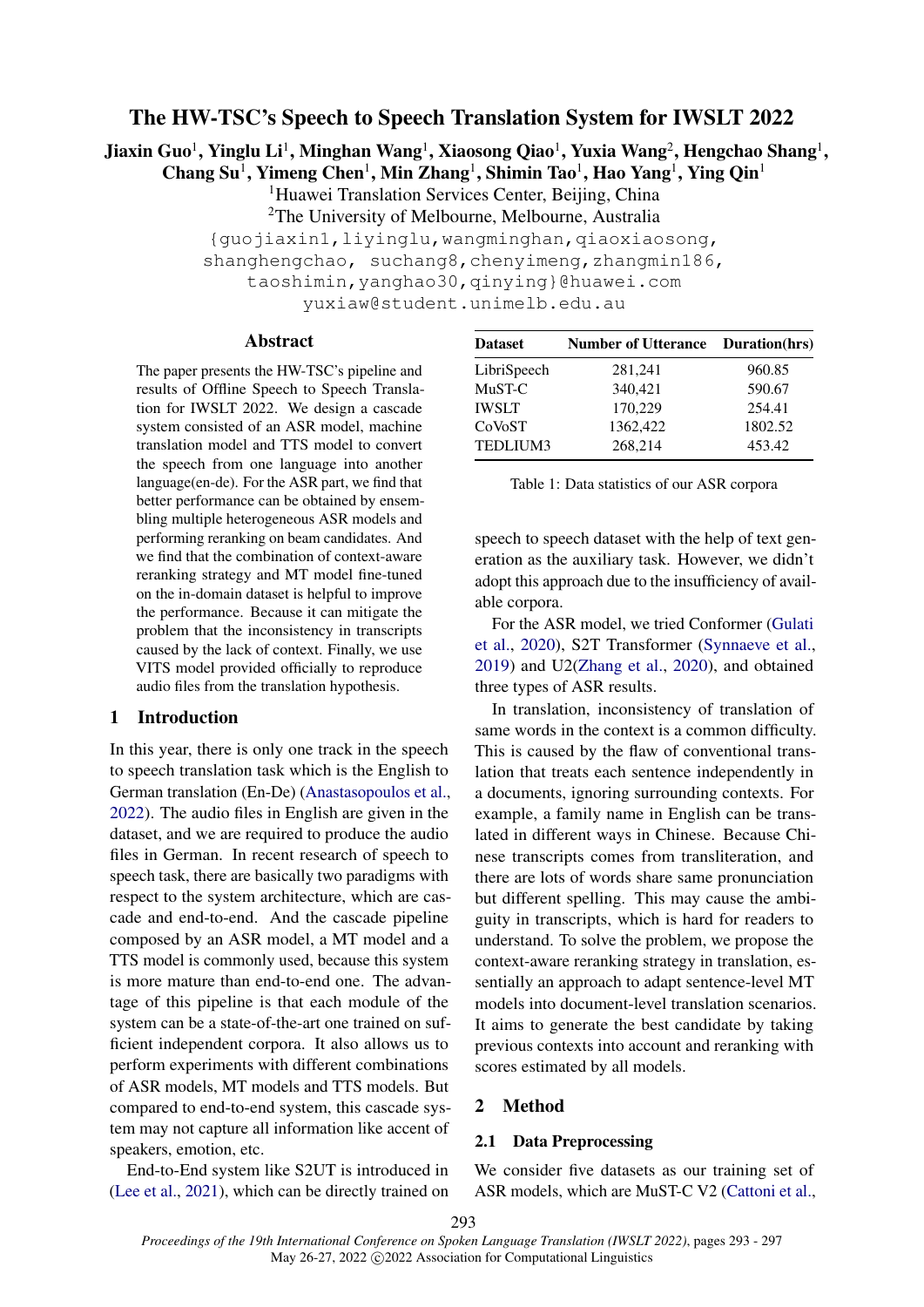<span id="page-1-0"></span>

|          | Language WMT Bilingual In-domain Text |      |  |  |
|----------|---------------------------------------|------|--|--|
| $En$ -De | 79M                                   | 459K |  |  |
| $En-Zh$  | 96M                                   | 590K |  |  |
| En-Ja    | 42M                                   | 552K |  |  |
|          |                                       |      |  |  |

Table 2: Data statistics of our MT corpora

[2021\)](#page-3-2), LibriSpeech[\(Panayotov et al.,](#page-4-3) [2015\)](#page-4-3), TED-LIUM 3 [\(Hernandez et al.,](#page-4-4) [2018\)](#page-4-4), CoVoST [\(Wang](#page-4-5) [et al.,](#page-4-5) [2020\)](#page-4-5) and IWSLT. The statistical description is shown in Table [1.](#page-0-0) The CoVoST dataset has the longest duration and the largest number of utterances.

In the first step, we load the waveform of audio files as tensors and extract the 80-dimensional filter bank features of them. Because the encoder and decoder of a Transformer [\(Vaswani et al.,](#page-4-6) [2017\)](#page-4-6) model can only process limited size of sequences, we restrict the frame size of input speeches to the range of 50 to 3000, and the number of tokens should be no more than 150. At the same time, we calculate the speed of the speech by length of references and frame size of each sample. This metric could help us find those speech with small frame size but large number of tokens, or vice versa, which should be considered as outliers. So we choose the speech with the speed within  $\mu(\tau) \pm 4 \times$  $\sigma(\tau)$ , where  $\tau = \frac{\text{# frames}}{\text{# tokens}}$ . Through these process pipeline in fine-grained level, we obtain the cleaned training set.

For the test set, we use the official dataset provided audios in the task. We also use the MuST-C dev, tst-COMMON and tst-HE set to evaluate our model so that they can be compared easily with other approaches.

For the training set of MT models, we follow the configuration and preprocessing procedures as [\(Wei et al.,](#page-4-7) [2021\)](#page-4-7), and the scale of the dataset is shown in Table [2.](#page-1-0)

## 2.2 Automatic Speech Recognition

We apply Conformer [\(Gulati et al.,](#page-3-1) [2020\)](#page-3-1) and S2T-Transformer [\(Synnaeve et al.,](#page-4-1) [2019\)](#page-4-1) to predict the fundamental results in an ensemble approach, and clean the predicted candidates with the U2 model [\(Zhang et al.,](#page-4-2) [2020\)](#page-4-2). All of these models are trained on the united dataset with the domain controlled training/generation [\(Wang et al.,](#page-4-8) [2021\)](#page-4-8). We ensemble the ASR result of the two models, and some results have been corrected in

<span id="page-1-1"></span>Algorithm 1 Context-aware Translation reranking Require: MT, MT', LM, context length, beam size, utterance list:  $\mathcal{F}, \mathcal{G}, \mathcal{Q}, N, k, S$ Initialize: Context Buffer  $C \leftarrow \{\}$ Initialize: source text index  $i \leftarrow 0$ while  $i \neq |S| - 1$  do  $\hat{Y}, P_{\text{f}} \leftarrow \mathcal{F}(u_i, k)$ : propose candidates  $P_{\text{g}} \leftarrow \mathcal{G}(u_i, \hat{Y})$ : scoring with  $MT'$ if  $i < N$  then  $P_{\rm q} \leftarrow \mathcal{Q}(\hat{Y}, C)$ else  $P_{\mathbf{q}} \leftarrow \mathcal{Q}(\hat{Y}, C_{[-N:]})$ end if  $\hat{y}^* \leftarrow \arg \max_{\hat{y}} \sum m \in \{f, g, q\} w_m \log P_m$  $C \leftarrow C \cup \{\hat{y}^*\}$  $i \leftarrow i + 1$ end while return C

the post-processing. Sometimes both Conformer and S2T-Transformer makes errors in the recognising process, except the errors appeared in different position. For example, in a same sentence, the Conformer would recognise the "ex-boyfriend" as "next boyfriend" incorrectly, and the S2T-Transformer may misidentify "the cuss words" as "the cusp words". Through ensembling, these errors can be eliminated and results can be improved. We proved that the ensembling of these heterogeneous ASR models can in some what extent improve the possibility of choosing the correct answer.

Meanwhile, we find that two autoregressive models both have the drawback of producing meaningless sentences when acoustic inputs are applause or laughing from the audience. In this situation, U2 presents the stability and robustness in predicting those audio without real utterances. So, we use U2 as the criteria to filter the ensemble results comes from Conformer and S2T-Transformer. It means, for each sample, we predict with U2 first and see if the prediction is a blank line, if it is, we directly use it as the output, otherwise, we predict the sample again with the ensembled model mentioned above. This is the key to apply U2, but it would not change any other prediction of ensemble results.

After the cleaning process of U2, results are more anti-interference to the sample that filled with laughter or meaningless natural noise.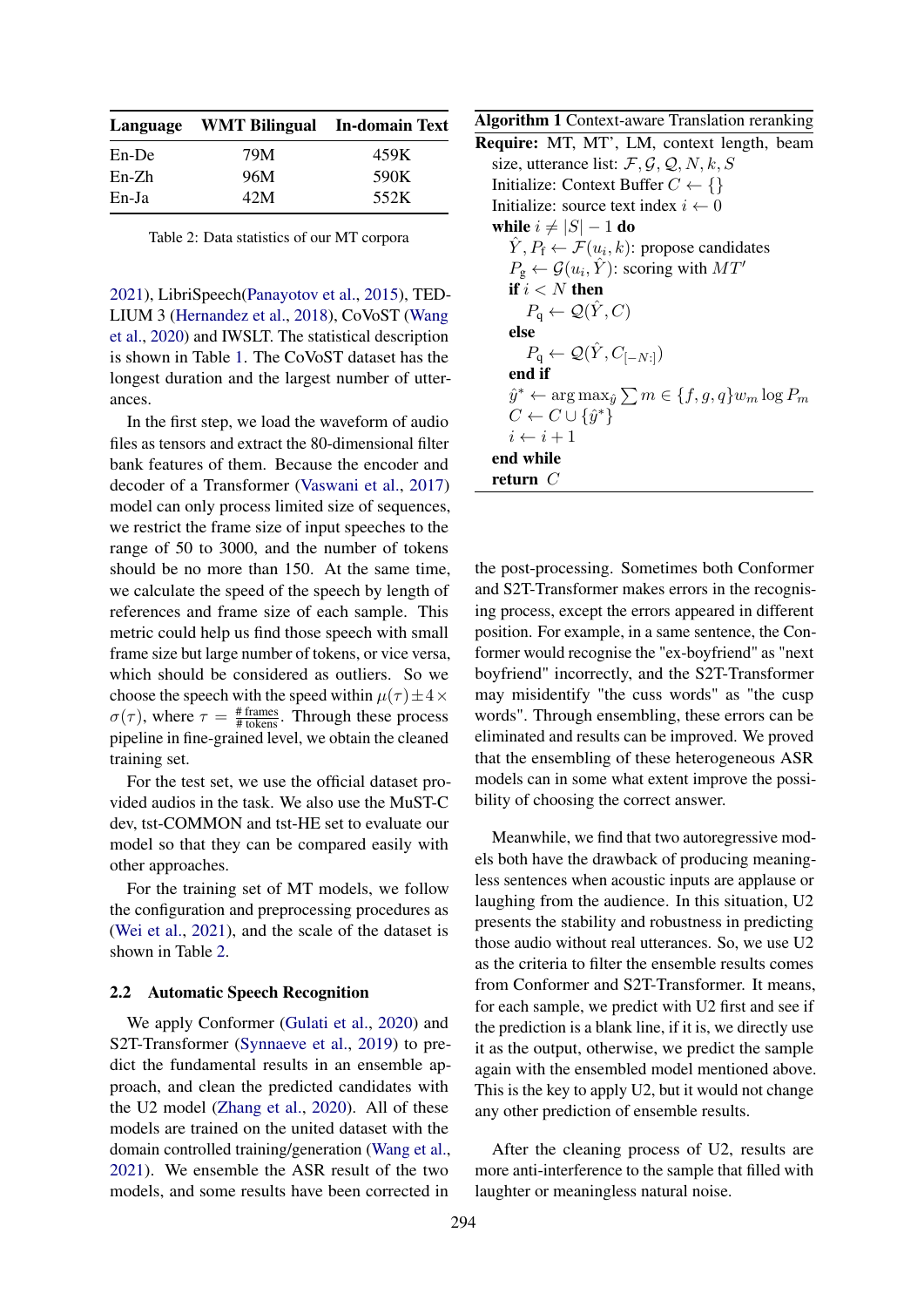<span id="page-2-0"></span>

| <b>Test set</b> | Approach   | <b>BLEU</b>    | <b>ChrF</b>   | <b>TER</b>       | Perf. Drop |  |
|-----------------|------------|----------------|---------------|------------------|------------|--|
| dev             | Oracle     | 32.1           | 0.61          | 0.534            | 21.4%      |  |
|                 | <b>TTS</b> | $25.12(-6.98)$ | $0.58(-0.03)$ | $0.585 (+0.051)$ |            |  |
| tst-HE          | Oracle     | 34.0           | 0.63          | 0.498            | 28.82%     |  |
|                 | <b>TTS</b> | $24.2(-9.8)$   | $0.56(-0.07)$ | $0.609 (+0.111)$ |            |  |
| tst-COMMON      | Oracle     | 31.2           | 0.63          | 0.550            | 21.80%     |  |
|                 | <b>TTS</b> | $24.4(-6.8)$   | $0.57(-0.06)$ | $0.627 (+0.077)$ |            |  |

Table 3: This table presents our overall performance evaluated on MuST-C dev, tst-HE and tst-COMMON set. Oracle stands for directly evaluating translation outputs of the MT model. TTS stands for evaluating on the transcripts predicted from the TTS output. Note that all results are evaluated without punctuation and with lower-casing since the wav2vec ASR model is only able to predict in that form. The column "Perf. Drop" statistics the drop of BLEU when applied with TTS.

#### 2.3 Translation Models

We use the WMT21 news corpora to train the MT model in En-De direction, then, use the combination of MuST-C and IWSLT dataset to fine-tune the pretrained model.

## 2.4 Context-aware MT reranking

Following the work in [\(Yu et al.,](#page-4-9) [2020\)](#page-4-9) that utilises the noisy channel model [\(Brown et al.,](#page-3-3) [1993\)](#page-3-3) in document-level translation, we adopted similar strategy to improve the translation with longer context information. However, we make some simplification on the decoding process and the scoring function. More specifically, we restrict the context to a sliding window that only taking a fixed size of sentences into account when applying the LM scoring:

$$
\mathcal{O}(x, y^{-N:}, y^i) = w_{\text{MT}} \log p_{\text{MT}}(y^i | x^i)
$$

$$
+ w_{\text{LM}} \log p_{\text{LM}}(y^i | y^{-N:})
$$

$$
+ w_{\text{MT'}} \log p_{\text{MT'}}(x^i | y^i) \quad (1)
$$

where  $N$  is the context length,  $w$  are weights for each component. The decoding process is also simplified into a greedy search instead of sentencelevel beam search as described in Algo [1.](#page-1-1) During inference, we find that the test set is exactly same as the tst2022-en-de used in the offline, therefore, we manually regroup ASR outputs back to documents and translate them with this approach.

#### 2.5 Text to Speech

In a cascade speech to speech translation system, text to speech (TTS) is the final module to convert translations into speech. We use the pretrained VITS [\(Kim et al.,](#page-4-10) [2021\)](#page-4-10) model for this procedure. VITS adapts variatoinal inference augmented with

normalizing flows and an adversarial training process, largely improving the quality of generated speech. During inference process we only need to provide German texts, and use the model to produce raw audio files with 22kHz sample rate.

#### 3 Experiments

# 3.1 Setup

In the training of our ASR models, we use the sentencepiece model [\(Kudo and Richardson,](#page-4-11) [2018\)](#page-4-11) for tokenization with vocab size=20000. Configurations of ASR models are exactly same to our offline submission. We follow the recipe of [\(Wei et al.,](#page-4-7) [2021\)](#page-4-7) to train our NMT models in both directions, as well as the language model. All MT models are also fine-tuned on in-domain corpora for additional 10 epochs. We implemented all models with fairseq [\(Ott et al.,](#page-4-12) [2019\)](#page-4-12).

The automatic evaluation of our S2S system is achieved by calculating metrics on the retranscribed outputs from our system. Specifically, an officially assigned ASR model: "wav2vec2 large-xlsr-53-german" [\(Baevski et al.,](#page-3-4) [2020\)](#page-3-4) is used to transcribe the TTS generated audio files back to texts first. Then, they are used for the evaluation with automatic tools performed in text-level. This significantly reduces the difficulty of evaluation but still preserves the fairness. We use BLEU [\(Pap](#page-4-13)[ineni et al.,](#page-4-13) [2002\)](#page-4-13), ChrF [\(Popovic,](#page-4-14) [2015\)](#page-4-14) and TER [\(Snover et al.,](#page-4-15) [2006\)](#page-4-15) as evaluation metrics in our experiments.

#### 3.2 Results

Because the speech cannot be directly compared to transcripts, we have to convert the speech into transcripts by the Wav2vec ASR model. We tested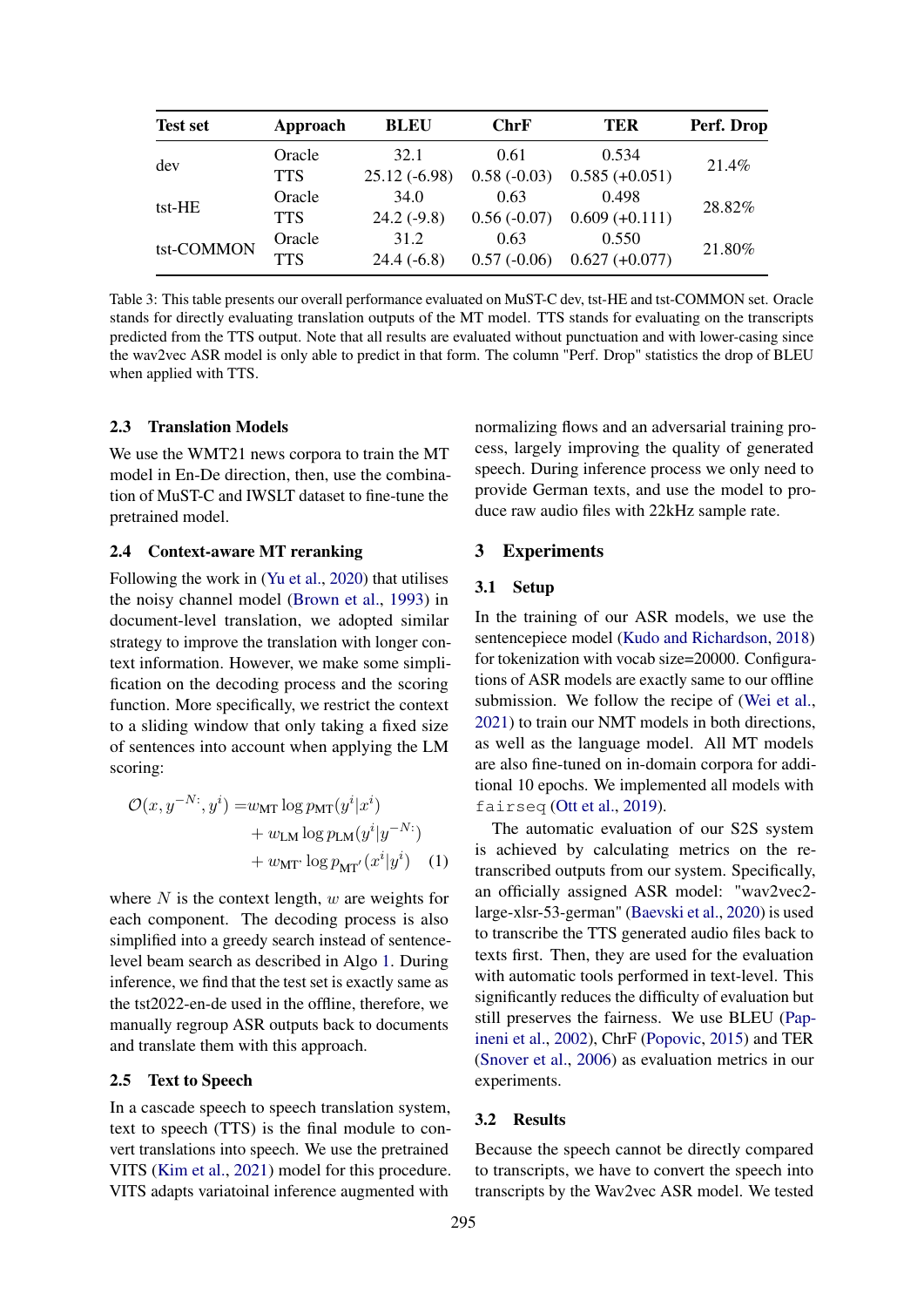<span id="page-3-5"></span>

| <b>ASR Model</b> |       |       | CoVoST MuST-C TEDLIUM3 LibriSpeech |      |
|------------------|-------|-------|------------------------------------|------|
| w/Domain Tag     | 11.27 | 6.31  | 5.33                               | 4.39 |
| wo/ Domain Tag   | 17.56 | 15.58 | 8.72                               | 7.98 |

Table 4: Comparison of wer scores of ASR model trained on dataset with domain tag or not.

the score of BLEU, ChrF and TER by evaluating the translation outputs of MT model and the retranscribed results of final outputs from TTS. And those scores can be seen in Table [3.](#page-2-0) Note that before computing evaluation metrics, we applied some normalizing process to make the results of Oracle and TTS comparable. More specifically, since the re-transcribed text from the wav2vec model is lower-cased and has no punctuation, we also perform lower-casing and removing of punctuation for Oracle hypothesis and the references. Finally, we evaluate metrics on Oracle and TTS hypothesis towards the normalized references.

From the experimental results on three sub sets of MuST-C, we have some interesting findings. Through the process of TTS and re-ASR, the BLEU score and ChrF score has both decreased by about 7+ and 0.05+, and the TER score increased by 0.07+. This trend appears in both three test sets, demonstrating that there might be serious information loss in this process. However, further conclusions can only be drawn from the human evaluation.

## 3.3 Ablation

Effectiveness of domain controlled generation We test whether the domain tag prefix is useful for the performance of model, and the results are shown in Table [4.](#page-3-5) There are four domain tag used in our new dataset, including "<MC>", "<LS>", "<TL>" and "<CV>". All these prefix represents the abbreviations of each dataset. Compared with the results of model fed by dataset without using any domain prefix tags, the model trained on the tagged dataset has the better performance. This essentially benefits from the extra prior information provided by the domain prefix tags. In detail, domain tags provides more latent information that cannot be easily captured in raw audios, making the generation more deterministic. Meanwhile, this allows us to control the generation style in our demanded domain, being closer to the reference. So, the domain tag prefix effectively improves the performance of our model.

## 4 Conclusion

In the paper, we elaborate the cascade system for this Speech to Speech task. There are several strategies we applied to improve the system, including domain-tag prefix and the context-aware reranking strategy. We did some experiments to verify the reliability of those strategies for a cascade system, and we also made some analysis from the theoretical level. In the future, we are going to explore the feasibility of the end-to-end system, since it might reduce the negative impact of information loss on system performance.

#### **References**

- <span id="page-3-0"></span>Antonios Anastasopoulos, Luisa Bentivogli, Marcely Z. Boito, Ondřej Bojar, Roldano Cattoni, Anna Currey, Georgiana Dinu, Kevin Duh, Maha Elbayad, Marcello Federico, Christian Federmann, Hongyu Gong, Roman Grundkiewicz, Barry Haddow, Benjamin Hsu, Dávid Javorský, Věra Kloudová, Surafel M. Lakew, Xutai Ma, Prashant Mathur, Paul McNamee, Kenton Murray, Maria Nădejde, Satoshi Nakamura, Matteo Negri, Jan Niehues, Xing Niu, Juan Pino, Elizabeth Salesky, Jiatong Shi, Sebastian Stüker, Katsuhito Sudoh, Marco Turchi, Yogesh Virkar, Alex Waibel, Changhan Wang, and Shinji Watanabe. 2022. FINDINGS OF THE IWSLT 2022 EVALUATION CAMPAIGN. In *Proceedings of the 19th International Conference on Spoken Language Translation (IWSLT 2022)*, Dublin, Ireland. Association for Computational Linguistics.
- <span id="page-3-4"></span>Alexei Baevski, Yuhao Zhou, Abdelrahman Mohamed, and Michael Auli. 2020. [wav2vec 2.0: A framework](https://proceedings.neurips.cc/paper/2020/hash/92d1e1eb1cd6f9fba3227870bb6d7f07-Abstract.html) [for self-supervised learning of speech representations.](https://proceedings.neurips.cc/paper/2020/hash/92d1e1eb1cd6f9fba3227870bb6d7f07-Abstract.html) In *Advances in Neural Information Processing Systems 33: Annual Conference on Neural Information Processing Systems 2020, NeurIPS 2020, December 6-12, 2020, virtual*.
- <span id="page-3-3"></span>Peter F. Brown, Stephen Della Pietra, Vincent J. Della Pietra, and Robert L. Mercer. 1993. The mathematics of statistical machine translation: Parameter estimation. *Comput. Linguistics*, 19(2):263–311.
- <span id="page-3-2"></span>Roldano Cattoni, Mattia Antonino Di Gangi, Luisa Bentivogli, Matteo Negri, and Marco Turchi. 2021. [Must](https://doi.org/10.1016/j.csl.2020.101155)[c: A multilingual corpus for end-to-end speech trans](https://doi.org/10.1016/j.csl.2020.101155)[lation.](https://doi.org/10.1016/j.csl.2020.101155) *Comput. Speech Lang.*, 66:101155.
- <span id="page-3-1"></span>Anmol Gulati, James Qin, Chung-Cheng Chiu, Niki Parmar, Yu Zhang, Jiahui Yu, Wei Han, Shibo Wang,